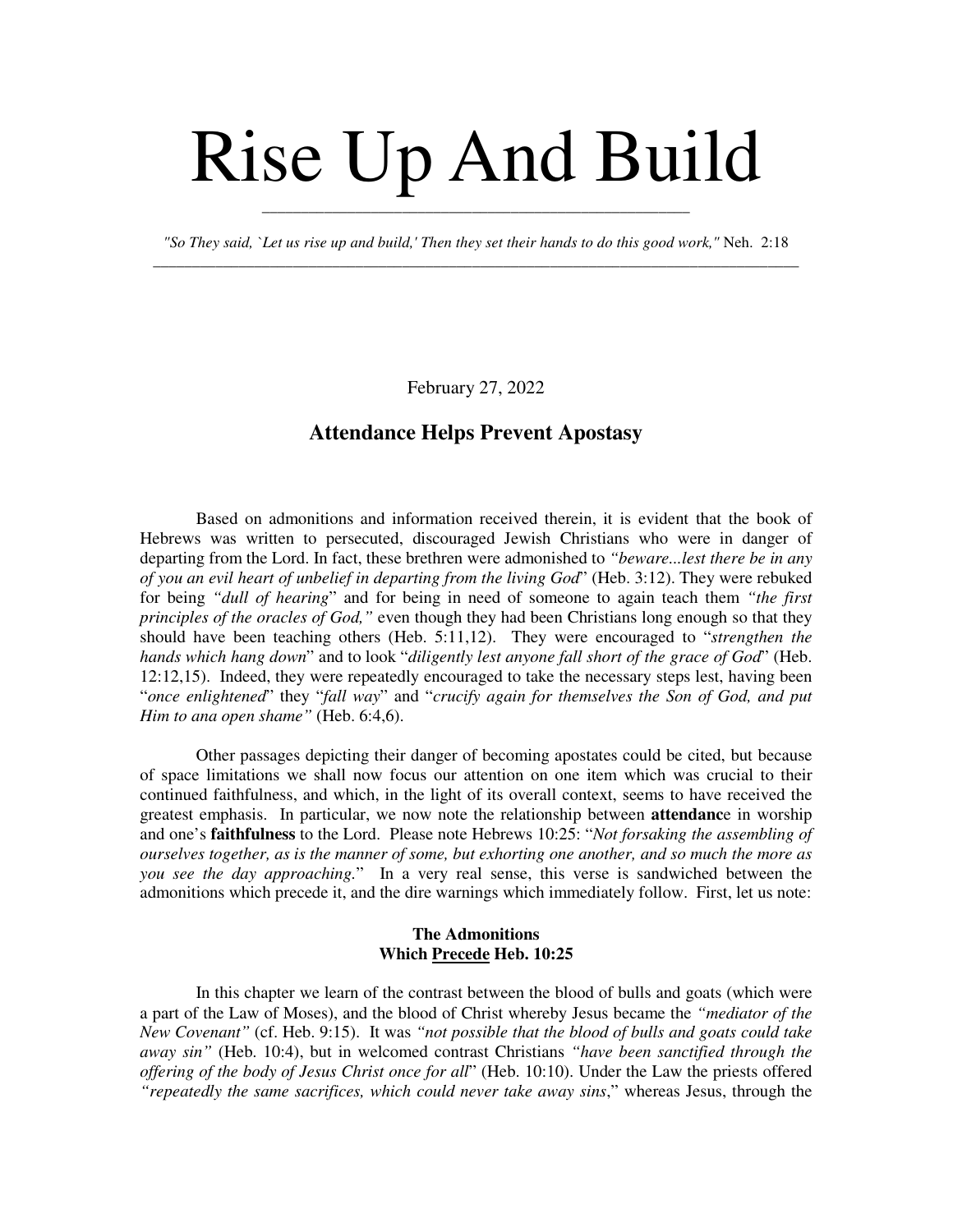shedding of His blood, has become *"High Priest over the house of God"* (Heb. 10:21), which is the church (I Tim. 3:15) which Jesus *"purchased with His own blood"* (Acts 20:28), and each Christian is a part of that "*spiritual house*" (I Pet. 2:5). Hence, as a member of the church, having been washed and cleansed by the blood of Christ, he has regular access to that High Priest Who *"ever lives to make intercession for those who come to God through Him"* (Heb. 7:15).

But the blessings of having access to Christ, who is "*High Priest over the house of God*" (Heb. 10:21), are not enjoyed apart from the Christian honoring his own responsibilities which devolve upon him in consequence of the spiritual cleansing he has received. Hence, we must "*draw near with a true heart in full assurance of faith*…" (Heb. 10:22). We must "*hold fast the confession of our hope without wavering*," and we must *"consider one another in order to stir up love and good works"* (Heb. 10:23,24). And it is in this context that we are admonished to "*not*" forsake *"the assembling of ourselves together…"* (Heb. 10:25). And heeding this command is crucial to our being able to *"draw near with a true heart,*" to holding *"fast the confession of our hope without wavering*," to the proper consideration of "*one another*," and in the stirring up of "*love and good works*." Plainly put, the child of God who forsakes the assemblies of the church neglects the drawing "*near*" of Himself to Christ our "*High Priest*," and he betrays a lack of consideration for fellow saints in "*the house of God*."

#### **Heb. 10:25 Examined More Closely:**

It contains a **negative** — *"Not forsaking the assembling of ourselves together*…" You will please note that the writer mentioned "*the assembling of ourselves*;" he did not say "the assembly (singular). When the local church schedules periods of Bible Study and worship each of which is designed to worship God, to edify saints, and to *"stir up love and good works"* — then the members of the church should make an honest effort to be present!

It contains a **Positive**—"*Exhorting one another, and so much the more as you see the day approaching."* As Christians, and members of a local church, we are a part of a spiritual family There are many blessings we receive by reason of belonging to a family — especially the **Lord's** family! But *"to whom much is given, from him much will be required*" (cf. Luke 12:48); hence, the blessings we enjoy in Christ and in that spiritual family of which we are a part invoke upon us some corresponding obligations. Included in these obligations is the command to exhort *"one another*," and one crucial realm whereby we are able to accomplish this is in the **assemblies** of the church.

It contains an **urgency** — *"and so much the more as you see the day approaching."* There is some controversy with regards to which "*day"* was then "*approaching*." Is the writer referring to "*the first day of the wee*k" which is the specified day for partaking of the Lord's Supper and laying by in store (Acts 20:7; I Cor. 16:1,2)? Or did he refer to the destruction of Jerusalem, which occurred in A.D. 70, and which was especially significant to Jews living in that time period? Or was he referring to the coming of the Lord? As a practical matter, it does little good to spend lots of time arguing about which "*day*" was under consideration. Perhaps the writer had good reason for not specifying the specific "*day*" of Heb. 10:25, for the fact of the matter is this: for those of us who live on this side of the return of Christ there is always a "*day approaching!"* The first day of the week arrives weekly. And Jesus is coming! His return will be *"as a thief in the night*" (I Thess. 5:2), so we must continually be ready. But now let us consider:

#### **The Divine Warning Which Immediately Follows!**

Hebrews 10:26: "*For if we sin willfully after we have received the knowledge of the truth,*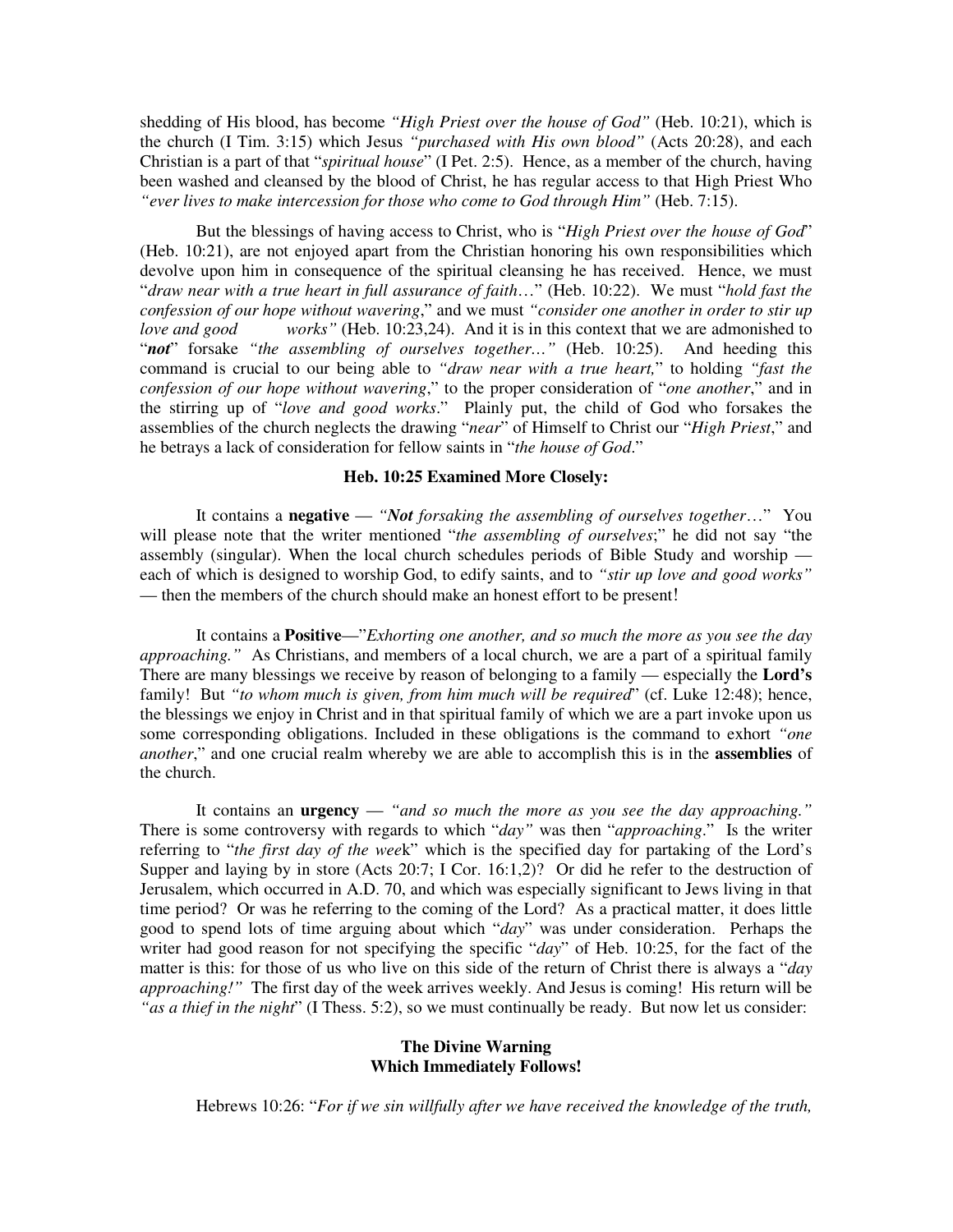*there is no longer remaining a sacrifice for sins."* Please note the first five words of this scripture — **"***for if we sin willfully*." "**For**" is from the Greek GAR, which is a conjunction whereby "the reason and nature of something previously mentioned are set forth…" (**Thayer's Greek-English Lexicon**). Hence, the consequences of the "*forsaking"* in Heb. 10:25 are stated in that which follows the "*For*" in Heb. 10:26. Moreover, he said "*for if we sin willfully*…" Contextually, the "*forsaking*" of verse 25 is the sinning "*willfully*" of verse 26. For that matter, to forsake something involves an act of the will. Some people miss the assemblies of the local church because they are too sick to get out of bed, but they have a fervent desire to be present. Such people are missing the assemblies, but they are not forsaking. But others miss for one main reason — they simply do **not** want to attend! Of course, they will seldom admit the real reason for their absence, so they invent any number of excuses whereby they hope to camouflage their own lack of devotion to God, and their lack of concern either for their own soul, their lack of concern for fellow Christians, or for the blood bought church of Jesus Christ!

*"...there no longer remains a sacrifice for sins"* (Heb. 10:26). This is the situation in which one finds himself if he sins "*willfully*" after having *"received the knowledge of the truth."* The point being made is this: such a person is rejecting Jesus Christ, thereby forfeiting for himself the benefits of His shed blood. However, in the economy of God, there is no other sacrifice whereby our sins can be forgiven!

So what may such a person expect? The answer is given in verse 27; "...*a certain fearful expectation of judgment, and fiery indignation which will devour the adversaries.*" Friend, this is serious! And to show just how serious it is the writer then contrasted the apostates of the past and the apostates of the present. Those who *"rejected Moses' law died without mercy on the testimony of two or three witnesses"* (v. 28). In our terminology they received capital punishment — the most severe punishment which mortals can inflict upon mortals! But please note the next verse! "*Of how much worse punishment, do you suppose, will he be thought worthy who has trampled the Son of God underfoot, counted the blood of the covenant by which he was sanctified a common thing, and insulted the Spirit of grace"* (Heb. 10:29). So the "*punishment*" of verse 29 is *"worse*" than the execution of verse 28! This, of course, refers to the *"punishment*" to be experienced by the lost in the hereafter. And, in this context, it refers to that which will be visited upon apostate members of the church — passages which clearly prove the falsity of the "once-ingrace-always-in-grace" doctrine taught by so many today

Yes, we are depicting the terrible consequences which befall children of God who fall away, and who refuse to make correction. It is sad indeed! But what else can be expected in the light of the true nature of their conduct — inferred by the fact that they have figuratively *"trampled the Son of God underfoot*;" they *"count the blood of the covenant...a common thing,*" and they insult "*the Spirit of grace*!" Therefore, is it any wonder that the writer then referred to the "*vengeance"* of God, and added the sober comment, "*It is a fearful thing to fall into the hands of the living God"* (Heb. 10:31).

#### **Conclusion:**

In the light of these important truths, it is a grave mistake for a child of God to say "it is no big deal if I miss worship today!" However, on the other hand, why would any Christian who really loves God with all his heart, even **want** to miss the assemblies of the church wherein God is glorified and saints are edified and built up in the most holy faith??

-B. Witherington

**Two Went To Services**